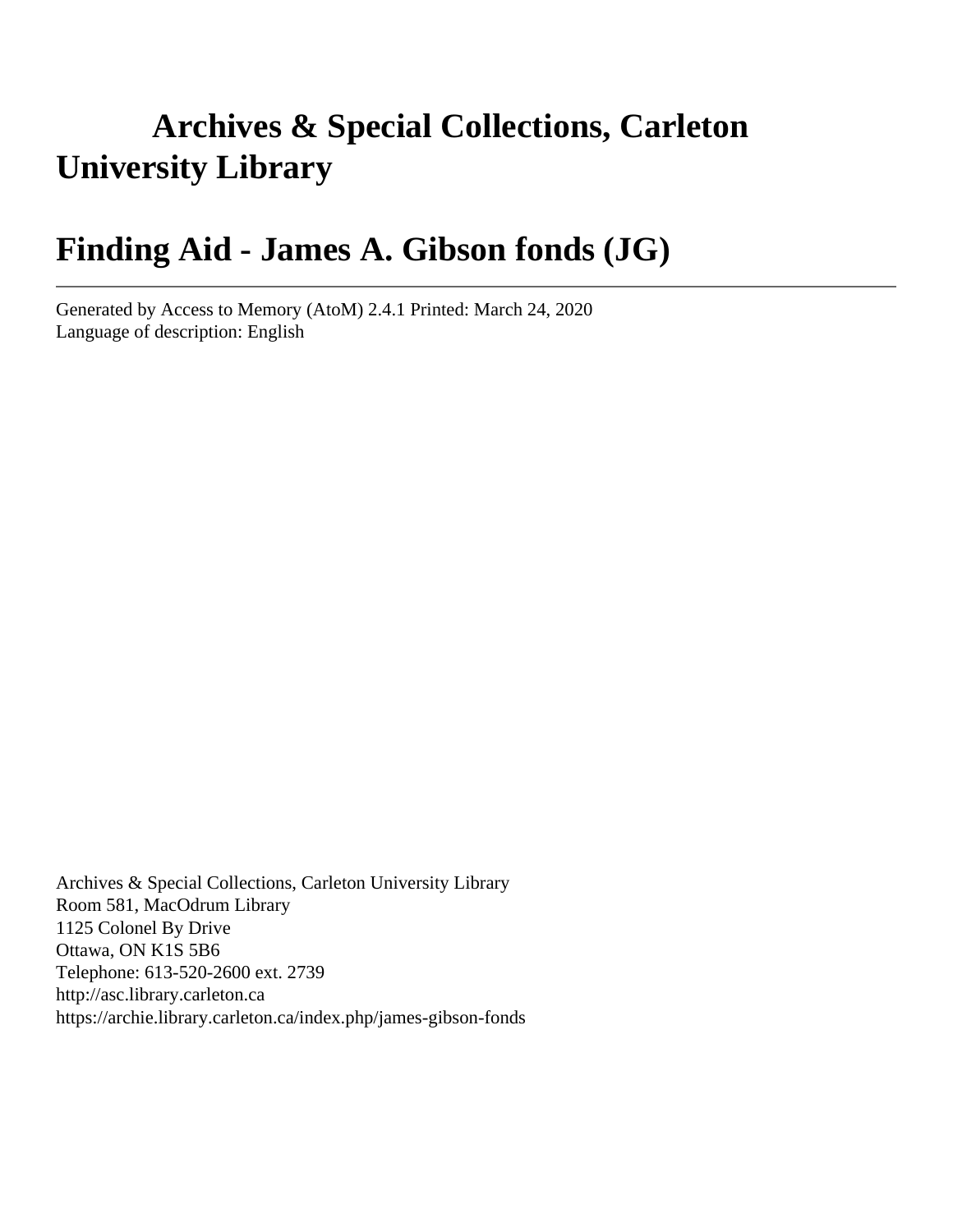# **Table of contents**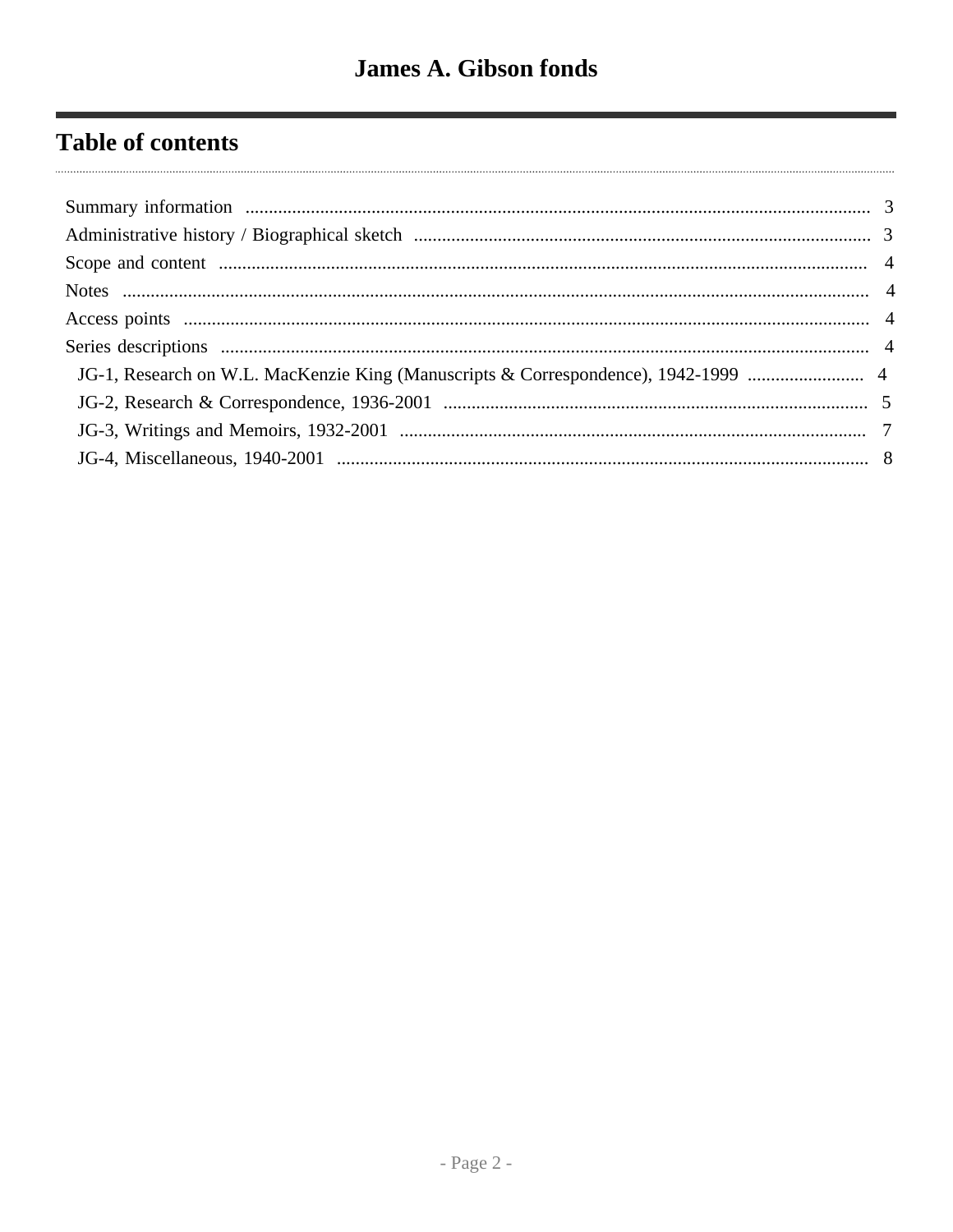| <b>Repository:</b>                           | Archives & Special Collections, Carleton University Library |
|----------------------------------------------|-------------------------------------------------------------|
| <b>Title:</b>                                | James A. Gibson fonds                                       |
| ID:                                          | JG                                                          |
| Date:                                        | 1932-2001 (date of creation)                                |
| <b>Physical description:</b>                 | *1.10 m of textual records<br>*6 photographs                |
| Dates of creation,<br>revision and deletion: |                                                             |

# <span id="page-2-0"></span>**Summary information**

# <span id="page-2-1"></span>**Administrative history / Biographical sketch**

#### **Note**

Dean of the Faculty of Arts and Science, Acting President James Gibson's career at Carleton was diverse and interesting. He has held the position of Dean of the Faculty of Arts and Sciences, as well as the post of Acting President (1955-1956).

Gibson was born on January 29th, 1912 in Ottawa, Ontario. He attended the University of British Columbia, where in 1931 he graduated with a B.A. (Honours). He went on to attend New College, Oxford (England) and graduated with a B.Litt (1933); D.Phil (1938); and a M.A. (1953). Some of his many academic honours included becoming a Rhodes Scholar in 1931; the Royal Society of Canada Research Fellow (1935-1936); Guggenheim Fellowship (1953-1954); and a visiting Fellow at Woodrow Wilson School of Public and International Affairs from Princeton University (1953-1954). Gibon's employment involves, lecturer in economics and government at the University of British Columbia (1937-1938); the Foreign Service Officer with the Department of External Affairs (1938-1947); seconded for duty in the office of the Prime Minister W.L. Mackenzie King; an Officer in charge of War Records (1940-1945); and an External Affairs Liaison Officer (1943-1947). Community activities which are numerous are comprised of the First Chairman of the Overseas Friendship Society of Ottawa (1956-1957); and President of the Canadian Writers Foundation Inc. (1961-1963). In addition, he was associated with the Canadian Club of Ottawa, the Canadian Institute of International Affairs and the University Club of Ottawa.

### **Custodial history**

Materials hand delivered by Dr. James Gibson.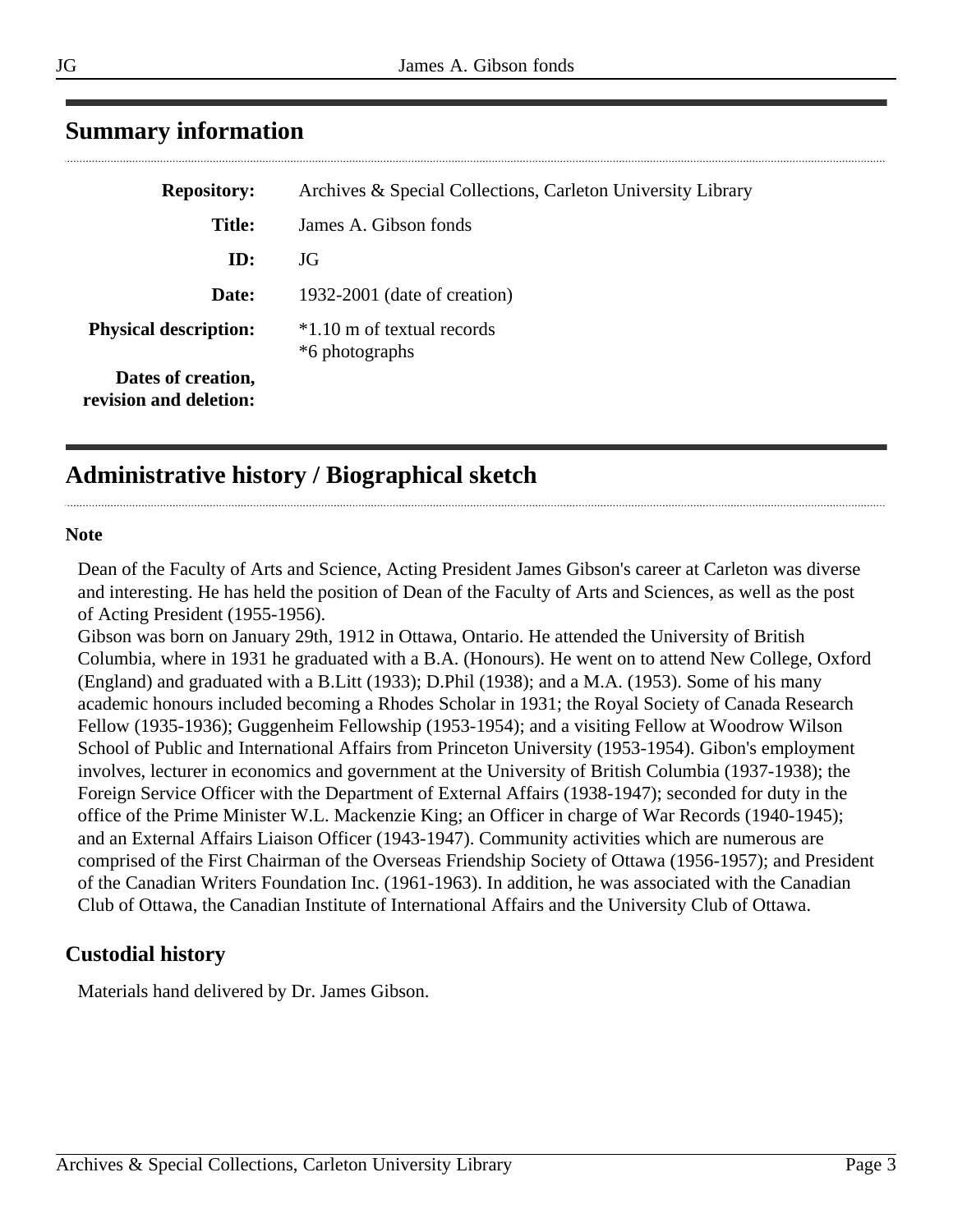# <span id="page-3-0"></span>**Scope and content**

The fonds consists of materials created, used and accumulated by Dr. Gibson during his time at Carleton and with the Prime Minister's Office. These records include personal correspondence, briefs and correspondence from the Prime Minister's Office, reports, speeches, addresses, lectures, convocation photographs of Gibson, and mementos from his days at Carleton.

## <span id="page-3-1"></span>**Notes**

### **Title notes**

**<u>Source of title proper</u>**: Title based on contents of the fonds.

### **Other notes**

• **Publication status**: Published

# <span id="page-3-2"></span>**Access points**

- Textual record (documentary form)
- Graphic material (documentary form)

# <span id="page-3-3"></span>**Series descriptions**

### <span id="page-3-4"></span>**Series JG-1: Research on W.L. MacKenzie King (Manuscripts & Correspondence)**

Date: 1942-1999 (date of creation)

#### Scope and content:

This series consists of research material created and compiled by Dr. James A. Gibson, in the form of manuscripts, correspondence, and articles and other published material on Prime Minister W.L. Mackenzie King. It includes addresses by King, as well as Dr. Gibson's memoirs of his time serving the Prime Minister. Manuscripts of Dr. Gibson's works "Some little time", both in early book and later published article form are also included, as well as manuscripts of his memoir of King. Also included are numerous book reviews and newspaper articles on King, including the full text of his will published in the Ottawa Citizen in August 1950, as well as the text, and correspondence and reviews of Gibson's 1952 CBC radio broadcast, Mr. Mackenzie King and the blunt pencil.

Physical description: \*0.20 m of textual records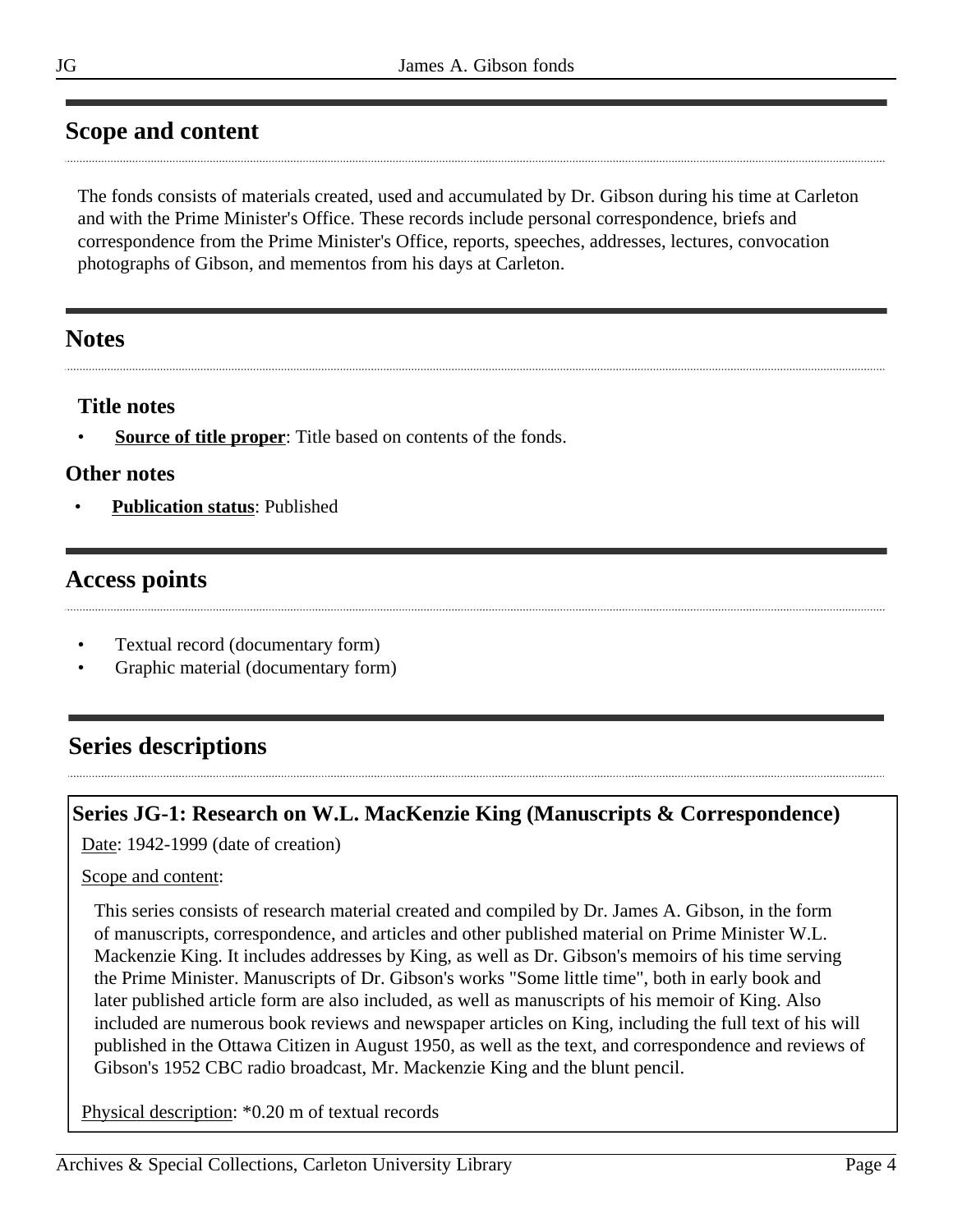Access points:

• Textual record (documentary form)

#### Publication status:

Published

| File / item list |                                                                                   |                               |           |  |  |
|------------------|-----------------------------------------------------------------------------------|-------------------------------|-----------|--|--|
| Ref code         | Title                                                                             | <b>Dates</b><br>Access status | Container |  |  |
| $JG-1-1$         | File - W.L. MacKenzie King- Misc.<br>items & correspondence (1942-1968)           | 1942-1999                     | $A-311$   |  |  |
| $JG-1-2$         | File - Some Little Time- Manuscripts &<br>correspondence, 1952                    | 1942-1999                     | $A-311$   |  |  |
| $JG-1-3$         | File - Blunt Pencil and MacKenzie King-<br>Article and correspondence (1952-1953) | 1942-1999                     | $A-311$   |  |  |
| $JG-1-4$         | File - Some Little Time- Manuscript<br>(1972)                                     | 1942-1999                     | $A-311$   |  |  |
| $JG-1-5$         | File - Memoir of W.L. MacKenzie King<br>(1972)                                    | 1942-1999                     | $A-311$   |  |  |
| $JG-1-6$         | File - Public lectures and clippings on<br>W.L. MacKenzie King (1976-1981)        | 1942-1999                     | $A-311$   |  |  |
| $JG-1-7$         | File - Some Little Time- Manuscript<br>(1991)                                     | 1942-1999                     | A-311     |  |  |
| $JG-1-8$         | File - Some Little Time- Manuscript &<br>notes (1991)                             | 1942-1999                     | $A-311$   |  |  |
| $JG-1-9$         | File - W.L. MacKenzie King- Manuscript<br>$(1998-1999)$                           | 1942-1999                     | $A-311$   |  |  |
| $JG-1-10$        | File - Laurier House                                                              | 1942-1999                     | $A-311$   |  |  |
| $JG-1-11$        | File - English Through the Wringer-<br>Manuscript                                 | 1942-1999                     | A-311     |  |  |
| $JG-1-12$        | File - Manuscripts & correspondence on<br>W.L. MacKenzie King (1998)              | 1942-1999                     | $A-311$   |  |  |
| $JG-1-13$        | File - Some Little Time - Article<br>Manuscript (1998)                            | 1942-1999                     | A-311     |  |  |
| $JG-1-14$        | File - MacKenzie Heritage Printery<br>Museum- Info & Notes (1999)                 | 1942-1999                     | $A-311$   |  |  |
| $JG-1-15$        | File - W.L. MacKenzie King- Material<br>about him written by others (1949-1970    | 1942-1999                     | $A-311$   |  |  |

## <span id="page-4-0"></span>**Series JG-2: Research & Correspondence**

Date: 1936-2001 (date of creation)

Scope and content:

This series consists of research material, correspondence, addresses and publications created and compiled by Dr. James A. Gibson in the course of his professional life in the government, and throughout his academic career. It includes texts of speeches written by Gibson for the Governor General and for Prime Minister W.L. Mackenzie King, as well as official government memos, briefing notes, correspondence and dispatches. Later material includes research notes, working manuscripts and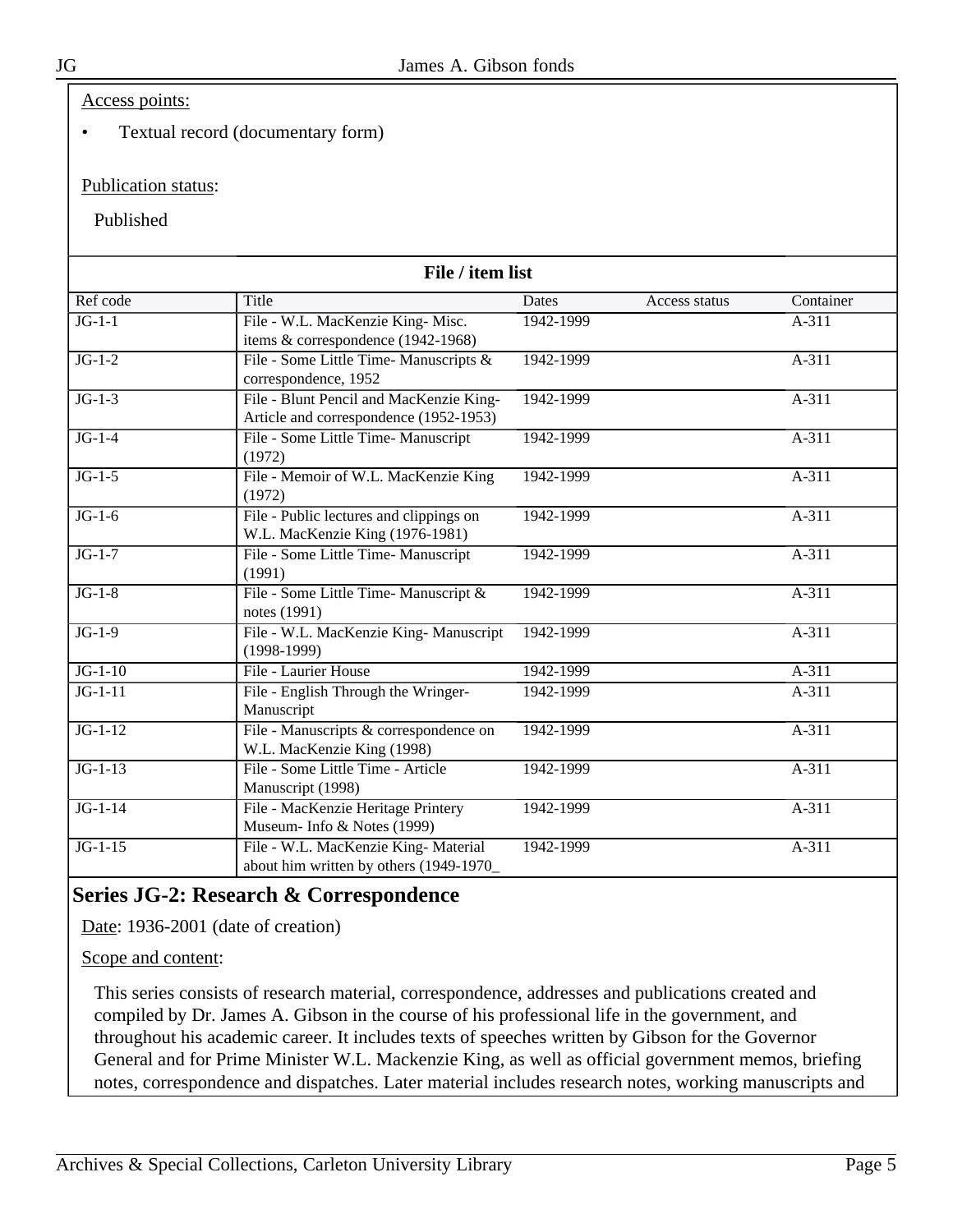correspondence in support of Dr. Gibson's Léger Fellowship research on the office of the Governor General, as well as his manuscript, The nature of Canadian federation.

Physical description: \*0.35 m of textual records

Access points:

• Textual record (documentary form)

#### Publication status:

Published

| File / item list    |                                                                                        |              |               |           |
|---------------------|----------------------------------------------------------------------------------------|--------------|---------------|-----------|
| Ref code            | Title                                                                                  | <b>Dates</b> | Access status | Container |
| $JG-2-1$            | File - Speeches & Drafts, (1936-1945)                                                  | 1936-2001    |               | $A-312$   |
| $\overline{JG-2-2}$ | File - Misc. Documents (1939-1943)                                                     | 1936-2001    |               | $A-312$   |
| $JG-2-3$            | File - Canadian Foreign Policy<br>$(1952 - 1957)$                                      | 1936-2001    |               | $A-312$   |
| $JG-2-4$            | File - Governor general- Misc. clippings<br>& notes (1979-1984)                        | 1936-2001    |               | $A-312$   |
| $JG-2-5$            | File - Governor General- Drafts &<br>Research, Correspondence (1988-1999)              | 1936-2001    |               | A-312     |
| $JG-2-6$            | File - Misc. correspondence/ clippings<br>(Governor general) (1952-1998)               | 1936-2001    |               | $A-312$   |
| $JG-2-7$            | File - Political prisoners -<br>Correspondence & clippings (1976)                      | 1936-2001    |               | $A-312$   |
| $JG-2-8$            | File - Political prisoners (Prof. S.D.<br>Scott, Buffalo) (1993-1994)                  | 1936-2001    |               | $A-312$   |
| $JG-2-9$            | File - The nature of Canadian<br>Federalism-Manuscript &<br>correspondence (1959-1964) | 1936-2001    |               | A-312     |
| $JG-2-10$           | File - Canadian Federalism (1960)                                                      | 1936-2001    |               | $A-312$   |
| $JG-2-11$           | File - Canadian federalism- Speech notes<br>$(1964 - 1972)$                            | 1936-2001    |               | $A-312$   |
| $JG-2-12$           | File - Publications (1938-1954)                                                        | 1936-2001    |               | $A-312$   |
| $JG-2-13$           | File - Publications (1956-1976)                                                        | 1936-2001    |               | $A-312$   |
| $JG-2-14$           | File - Durham speech (1977-1978)                                                       | 1936-2001    |               | $A-312$   |
| $JG-2-15$           | File - Niagara conference, 2001,<br>Eccentries/ AP, 2001 (2001)                        | 1936-2001    |               | $A-312$   |
| $JG-2-16$           | File - The Royal Visit, 1939 (2001)                                                    | 1936-2001    |               | $A-312$   |
| $JG-2-17$           | File - Reports & remarks (1937-1984)                                                   | 1937-2000    |               | $A-313$   |
| $JG-2-18$           | File - Meetings/correspondence<br>(confidential) (1946-1947)                           | 1937-2000    |               | $A-313$   |
| $JG-2-19$           | File - LF/ Personal letters (1979-1984)                                                | 1937-2000    |               | $A-313$   |
| $JG-2-20$           | File - Misc. notes- Léger                                                              | 1937-2000    |               | $A-313$   |
| $JG-2-21$           | File - Misc. notes- Michener                                                           | 1937-2000    |               | $A-313$   |
| $JG-2-22$           | File - Misc. notes- Vanier                                                             | 1937-2000    |               | $A-313$   |
| $JG-2-23$           | File - Misc. notes- Shreyer                                                            | 1937-2000    |               | $A-313$   |
| $JG-2-24$           | File - LF/Working papers (1965-1981)                                                   | 1937-2000    |               | A-313     |
| $JG-2-25$           | File - Misc. correspondence & related<br>materials                                     | 1937-2000    |               | $A-313$   |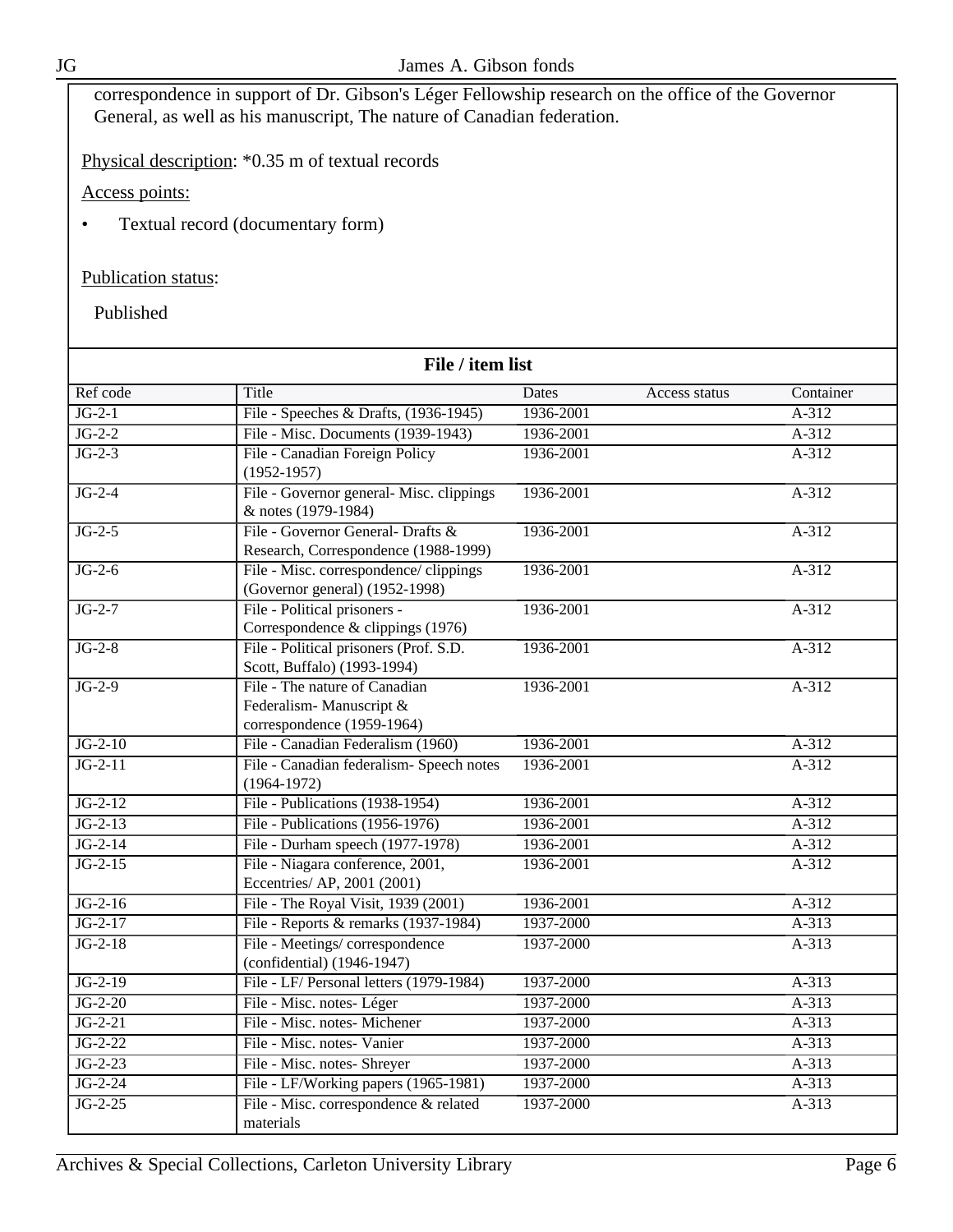|                     | Date: 1932-2001 (date of creation)                                                                                                                                                                                                                                                                                                                                                                                                                                                                                                                                |           |               |           |
|---------------------|-------------------------------------------------------------------------------------------------------------------------------------------------------------------------------------------------------------------------------------------------------------------------------------------------------------------------------------------------------------------------------------------------------------------------------------------------------------------------------------------------------------------------------------------------------------------|-----------|---------------|-----------|
| Scope and content:  |                                                                                                                                                                                                                                                                                                                                                                                                                                                                                                                                                                   |           |               |           |
|                     | This series consists of documents, research material and other records created and accumulated by Dr.<br>J. Gibson in the course of his career with Prime Minister W.L. Mackenzie King, and later at Carleton<br>College and University. Included are invitations, correspondence, memoirs and other manuscripts,<br>as well as the texts of addresses delivered and published journal articles. Copies of Gibson's So little<br>time and 50 years on: a remembrance of William Lyon Mackenzie King are also featured, along with a<br>bibliography of his works. |           |               |           |
|                     | Physical description: *0.30 m of textual records                                                                                                                                                                                                                                                                                                                                                                                                                                                                                                                  |           |               |           |
| Access points:      |                                                                                                                                                                                                                                                                                                                                                                                                                                                                                                                                                                   |           |               |           |
| $\bullet$           | Textual record (documentary form)                                                                                                                                                                                                                                                                                                                                                                                                                                                                                                                                 |           |               |           |
| Publication status: |                                                                                                                                                                                                                                                                                                                                                                                                                                                                                                                                                                   |           |               |           |
| Published           |                                                                                                                                                                                                                                                                                                                                                                                                                                                                                                                                                                   |           |               |           |
|                     | File / item list                                                                                                                                                                                                                                                                                                                                                                                                                                                                                                                                                  |           |               |           |
| Ref code            | Title                                                                                                                                                                                                                                                                                                                                                                                                                                                                                                                                                             | Dates     | Access status | Container |
| $JG-3-1$            | File - Invitations, 1942-1945                                                                                                                                                                                                                                                                                                                                                                                                                                                                                                                                     | 1932-2001 |               | $A-360$   |
| $JG-3-2$            | File - Miscellaneous Articles and<br>Publications, 1945-1977                                                                                                                                                                                                                                                                                                                                                                                                                                                                                                      | 1932-2001 |               | A-360     |
| $JG-3-3$            | File - Letters and Miscellaneous,<br>1938-1939                                                                                                                                                                                                                                                                                                                                                                                                                                                                                                                    | 1932-2001 |               | $A-360$   |
| $JG-3-4$            | File - Letters to Dr. Skelton, 1939                                                                                                                                                                                                                                                                                                                                                                                                                                                                                                                               | 1932-2001 |               | $A-360$   |
| $JG-3-5$            | File - Letters Misc., 1962                                                                                                                                                                                                                                                                                                                                                                                                                                                                                                                                        | 1932-2001 |               | A-360     |
| $JG-3-6$            | File - Miscellaneous Memoir notes, ca.<br>1998                                                                                                                                                                                                                                                                                                                                                                                                                                                                                                                    | 1932-2001 |               | $A-360$   |
| $JG-3-7$            | File - Memoir Notes, 1969                                                                                                                                                                                                                                                                                                                                                                                                                                                                                                                                         | 1932-2001 |               | $A-360$   |
| $JG-3-8$            | File - Visit to Israel, 1963                                                                                                                                                                                                                                                                                                                                                                                                                                                                                                                                      | 1932-2001 |               | $A-360$   |
| $JG-3-9$            | File - My connection to Carleton<br>College/University and Governor<br>General Byng Manuscript, 1998                                                                                                                                                                                                                                                                                                                                                                                                                                                              | 1932-2001 |               | $A-360$   |
| $JG-3-10$           | File - Miscellaneous Publications and<br>chapters, n.d.                                                                                                                                                                                                                                                                                                                                                                                                                                                                                                           | 1932-2001 |               | $A-360$   |
| $JG-3-11$           | File - Miscellaneous Articles,<br>Publications and Chapters, 1985-1993                                                                                                                                                                                                                                                                                                                                                                                                                                                                                            | 1932-2001 |               | $A-360$   |
| $JG-3-12$           | File - So Little Time - memoir text, 2001                                                                                                                                                                                                                                                                                                                                                                                                                                                                                                                         | 1932-2001 |               | $A-360$   |
| $JG-3-13$           | File - So Little Time - memoir, notes,<br>1932-1939                                                                                                                                                                                                                                                                                                                                                                                                                                                                                                               | 1932-2001 |               | $A-360$   |
| $JG-3-14$           | File - So Little Time - personal memoir,<br>n.d.                                                                                                                                                                                                                                                                                                                                                                                                                                                                                                                  | 1932-2001 |               | $A-360$   |
| $JG-3-15$           | File - So Little Time - memoir drafts, n.d.                                                                                                                                                                                                                                                                                                                                                                                                                                                                                                                       | 1932-2001 |               | $A-360$   |
|                     |                                                                                                                                                                                                                                                                                                                                                                                                                                                                                                                                                                   |           |               |           |

<span id="page-6-0"></span>**Series JG-3: Writings and Memoirs**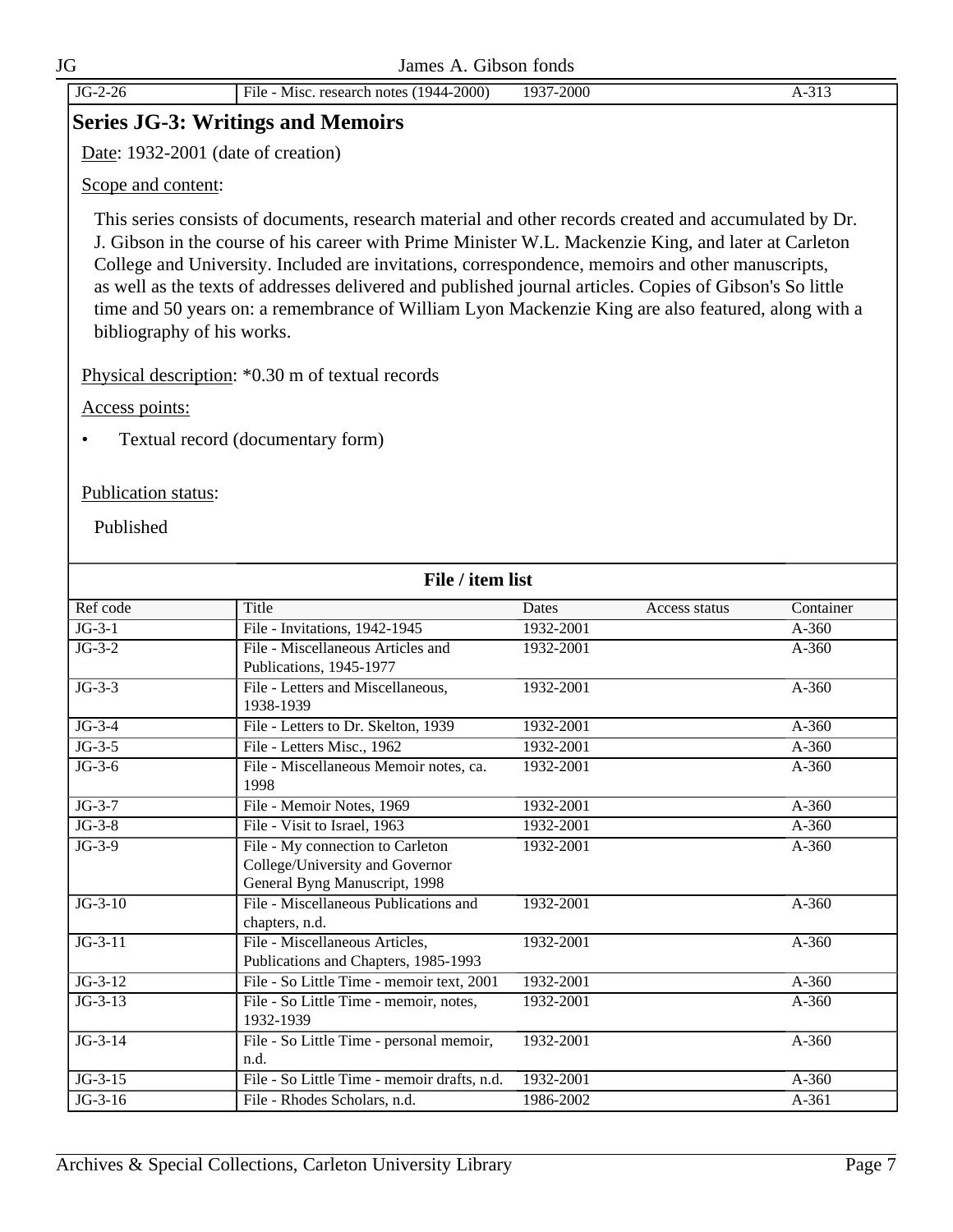JG James A. Gibson fonds

| $JG-3-17$ | File - So Little Time, Miscellaneous<br>Notes, n.d.                  | 1986-2002 | A-361   |
|-----------|----------------------------------------------------------------------|-----------|---------|
| $JG-3-18$ | File - So Little Time Notes, n.d.                                    | 1986-2002 | $A-361$ |
| $JG-3-19$ | File - Biographical Sketch, J.A. Gibson,                             | 1986-2002 | $A-361$ |
|           | n.d.                                                                 |           |         |
| $JG-3-20$ | File - So Little Time, Miscellaneous, n.d.                           | 1986-2002 | A-361   |
| $JG-3-21$ | File - Miscellaneous, n.d.                                           | 1986-2002 | $A-361$ |
| $JG-3-22$ | File - Memoir notes, n.d.                                            | 1986-2002 | $A-361$ |
| $JG-3-23$ | File - Christmas letter, miscellaneous,<br>1997-2002                 | 1986-2002 | $A-361$ |
| $JG-3-24$ | File - Miscellaneous - growing up with<br>Canada, 1988               | 1986-2002 | $A-361$ |
| $JG-3-25$ | File - Research, Miscellaneous, n.d.                                 | 1986-2002 | $A-361$ |
| $JG-3-26$ | File - Devonshire, n.d.                                              | 1986-2002 | $A-361$ |
| $JG-3-27$ | File - Monuments / Joseph Howe, n.d.                                 | 1986-2002 | $A-361$ |
| $JG-3-28$ | File - Early Lieutenant Governors of<br>Upper Canada, speeches, n.d. | 1986-2002 | $A-361$ |
| $JG-3-29$ | File - Foundation Lecture, 1976                                      | 1986-2002 | $A-361$ |
| $JG-3-30$ | File - Governor General of Canada,                                   | 1986-2002 | A-361   |
|           | 1986-1987                                                            |           |         |
| $JG-3-31$ | File - Tweedsmuir, n.d.                                              | 1986-2002 | $A-361$ |
| $JG-3-32$ | File - GGO/X Public Archives of Canada<br>Microfilm, n.d.            | 1986-2002 | A-361   |
| $JG-3-33$ | File - Miscellaneous - Death of Lord<br>Byng, n.d.                   | 1986-2002 | $A-361$ |
| $JG-3-34$ | File - Miscellaneous, n.d.                                           | 1986-2002 | $A-361$ |
| $JG-3-35$ | File - Massey, n.d.                                                  | 1986-2002 | $A-361$ |
| $JG-3-36$ | File - Athlone, n.d.                                                 | 1986-2002 | $A-361$ |
| $JG-3-37$ | File - Alexander, n.d.                                               | 1986-2002 | $A-361$ |
| $JG-3-38$ | File - Willingdon, n.d.                                              | 1986-2002 | $A-361$ |
| $JG-3-39$ | File - Bessborough, n.d.                                             | 1986-2002 | $A-361$ |
| $JG-3-40$ | File - Minto, n.d.                                                   | 1986-2002 | $A-361$ |
| $JG-3-41$ | File - Grey, n.d.                                                    | 1986-2002 | $A-361$ |
| $JG-3-42$ | File - Connaught, n.d.                                               | 1986-2002 | $A-361$ |
| $JG-3-43$ | File - Byng, n.d.                                                    | 1986-2002 | $A-361$ |

### <span id="page-7-0"></span>**Series JG-4: Miscellaneous**

Date: 1940-2001 (date of creation)

#### Scope and content:

This series consists of material created, used and accumulated by James A. Gibson during his time at the Prime Minister's Office and subsequently at Carleton College and University. It includes: press clippings and releases; memoranda, draft speeches, background papers and foreign policy briefs from his time with Prime Minister W.L. Mackenzie King; as well as memoirs and journal entries from that same time frame. Material from Dr. Gibson's years at Carleton includes: personal and professional correspondence; convocation planning documentation and photographs; orientation handbooks for faculty; newspaper clippings; texts of reports, addresses, speeches, and lectures; issues of the Carleton College bulletin from the 1940s; and other personal mementos and memoirs.

Physical description: \*0.25 m of textual records \*6 photographs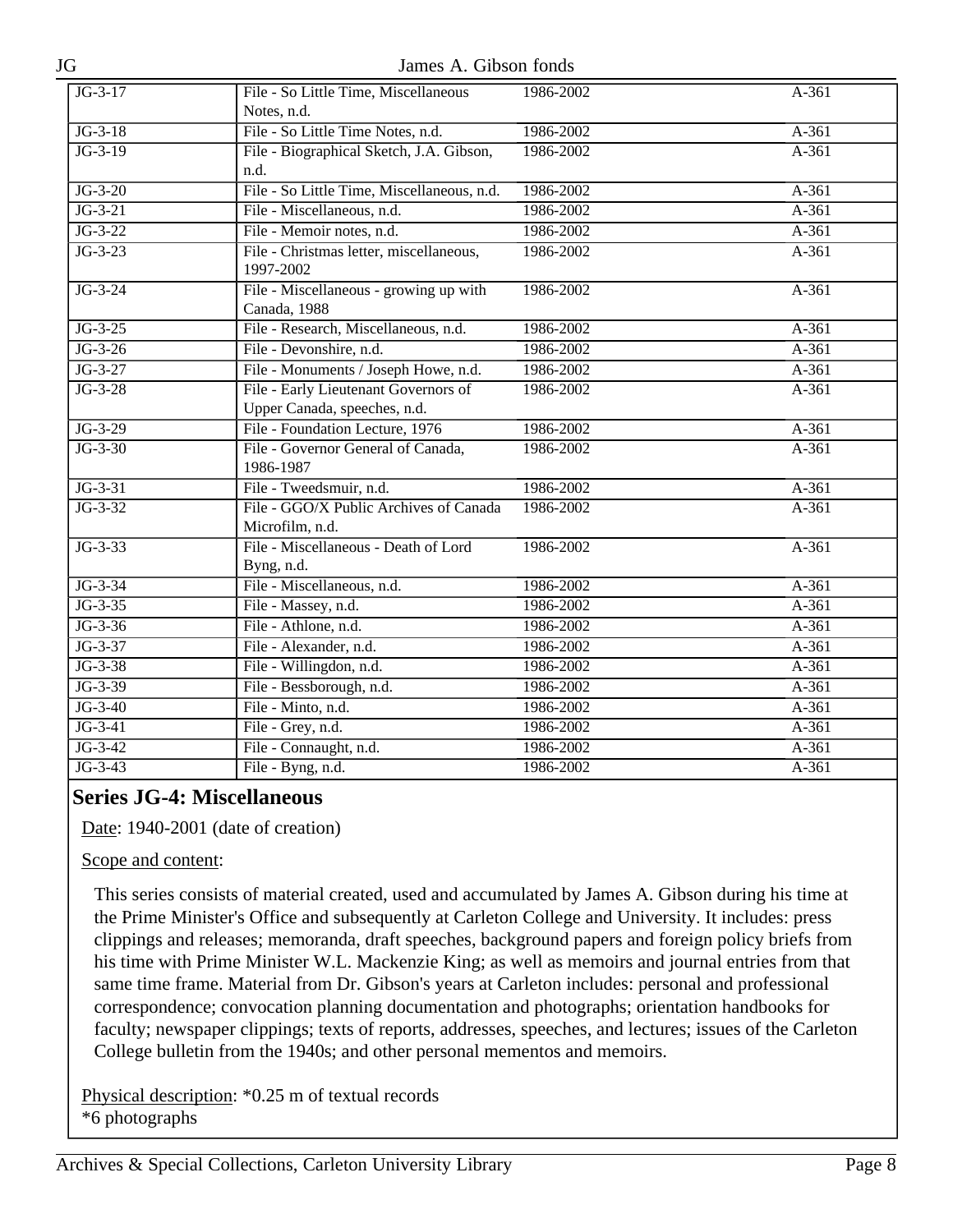### Access points:

- Textual record (documentary form)
- Graphic material (documentary form)

### Publication status:

Published

| File / item list |                                                                                      |           |               |           |  |
|------------------|--------------------------------------------------------------------------------------|-----------|---------------|-----------|--|
| Ref code         | Title                                                                                | Dates     | Access status | Container |  |
| $JG-4-1$         | File - Carleton University -<br>Correspondence & Info, 1978 - 1982                   | 1940-2001 |               | $A-292$   |  |
| $JG-4-2$         | File - Carleton College correspondence,<br>1943                                      | 1940-2001 |               | A-292     |  |
| $JG-4-3$         | File - Carleton College - A handbook for<br>faculty, 1960                            | 1940-2001 |               | $A-292$   |  |
| $JG-4-4$         | File - Recollections, 1999                                                           | 1940-2001 |               | $A-292$   |  |
| $JG-4-5$         | File - Convocation - Carleton, 1964                                                  | 1940-2001 |               | A-292     |  |
| $JG-4-6$         | File - Miscellaneous correspondence<br>about Carleton University, 1996               | 1940-2001 |               | $A-292$   |  |
| $JG-4-7$         | File - Newspaper clippings - early, 1951<br>$-1960$                                  | 1940-2001 |               | $A-292$   |  |
| $JG-4-8$         | File - Correspondence - Private/personal,<br>1960 - 1963                             | 1940-2001 |               | A-292     |  |
| $JG-4-9$         | File - Carleton College public affairs<br>committee - Correspondence, 1942 -<br>1943 | 1940-2001 |               | $A-292$   |  |
| $JG-4-10$        | File - Carleton College correspondence,<br>1953 - 1954                               | 1940-2001 |               | $A-292$   |  |
| $JG-4-11$        | File - Gibson addresses, speeches &<br>reports, 1951 - 1962                          | 1940-2001 |               | A-292     |  |
| $JG-4-12$        | File - Senate brief - Royal Commission<br>on National Development, 1950              | 1940-2001 |               | A-292     |  |
| $JG-4-13$        | File - Williamson, E.L.R. - Obituary,<br>2000                                        | 1940-2001 |               | A-292     |  |
| $JG-4-14$        | File - National Museum of Canada -<br>Lecture series, 1947                           | 1940-2001 |               | A-292     |  |
| $JG-4-15$        | File - Travels with a Prime Minister,<br>1947                                        | 1940-2001 |               | $A-292$   |  |
| $JG-4-16$        | File - Sir Edmund Head and Technology<br>in the Victorian Age, 1981                  | 1940-2001 |               | $A-292$   |  |
| $JG-4-17$        | File - Something like a National<br>Existence, 1982                                  | 1940-2001 |               | A-292     |  |
| $JG-4-18$        | File - Bout de papier, 1993                                                          | 1940-2001 |               | $A-292$   |  |
| $JG-4-19$        | File - Canada: The Hollowed-out<br>Nationality, 1996                                 | 1940-2001 |               | A-292     |  |
| $JG-4-20$        | File - Journal entries, 1946 - 1947                                                  | 1940-2001 |               | A-292     |  |
| $JG-4-21$        | File - Carleton correspondence - College<br>and University, 1955 - 1963              | 1940-2001 |               | A-292     |  |
| $JG-4-22$        | File - Carleton College appointment -<br>Dean, 1947 - 1954                           | 1940-2001 |               | A-292     |  |